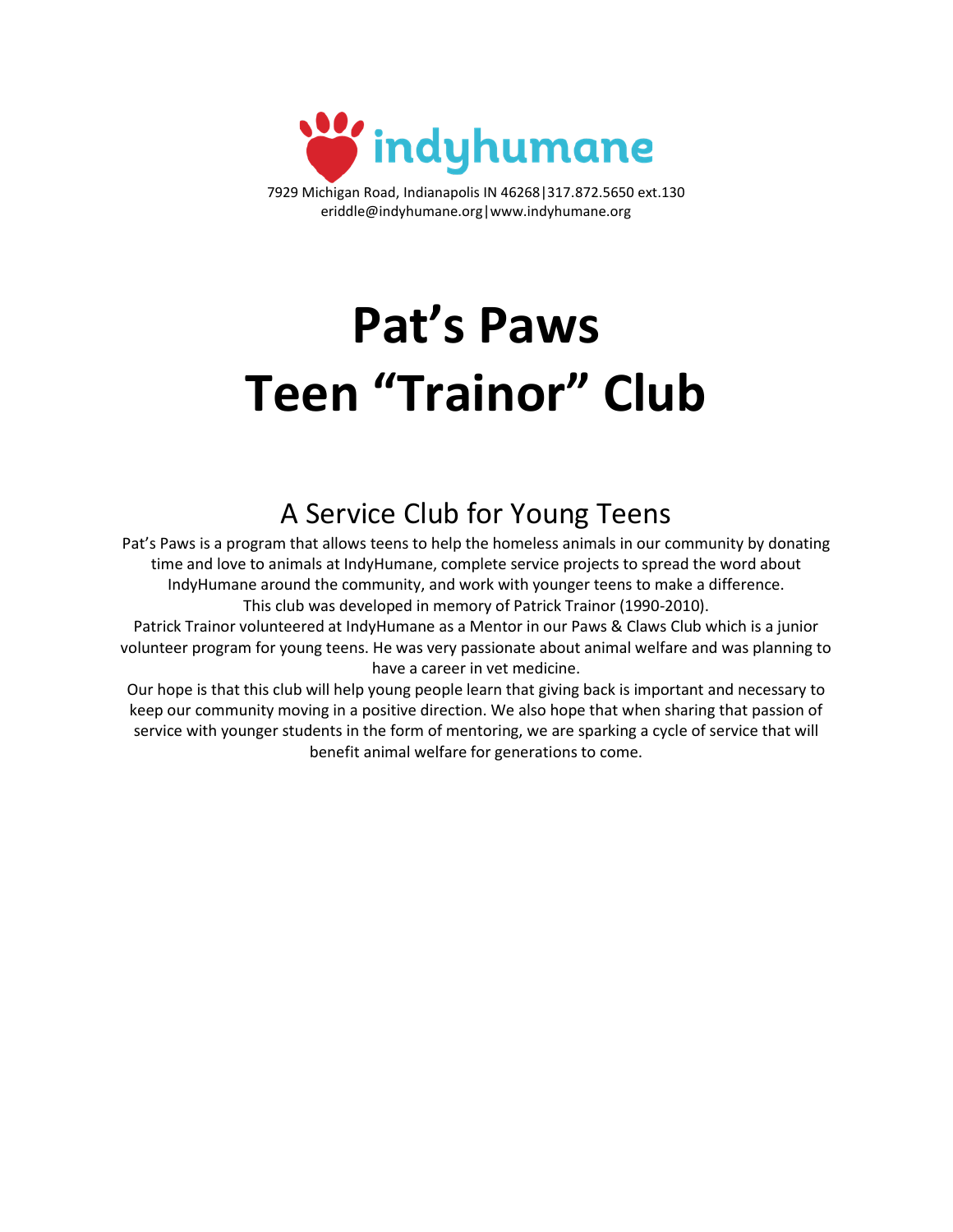### **Club Details**

#### **Volunteering**

Pat's Paws Club Members must donate a minimum of 4 hours each month caring for the animals housed at IndyHumane.

#### **Service**

Pat's Paws Club Members must participate in service projects to spread the word about IndyHumane and to raise funds for the thousands of animals IndyHumane houses each year. Pat's Paws Club Members meet monthly to plan and execute these service projects.

#### **Club Requirements**

- Student must be 13-15-Years-Old
- Student must attend and complete required training
- Club Members must meet the minimum monthly requirement of 4 hours each month to stay eligible for the club.
- Club Members need to attend monthly meetings to stay eligible for the club. Members are only allowed 2 excused absences from meetings each year. Meetings do not count toward monthly volunteering requirement.
	- o Example: Planning 'Movie Nights' at IndyHumane for children where we provide animal interaction time, snacks, incorporate education, and play a movie for entertainment
	- $\circ$  Students are encouraged to launch at least 1 individual service project
	- o Example: Holding a donation drive at your school gathering items from the IndyHumane Wish List
- Pat's Paws Club Members are encouraged to participate as Camp Staff with one of our Summer Camp Programs.

#### **Membership Fees**

\$20.00 due at Basic Training (2nd Step of Training) Fees go toward our scholarship fund, pay for t-shirts, and help with other program expenses.

#### **Pat's Paws Meetings**

Pat's Paws Meetings are scheduled for the last Saturday of each month from 11am-1pm. Meeting times are subject to change based on room availability, holidays, and prep time for Service Projects. You will receive a schedule for the year after completing training. You may start attending meetings as soon as you complete Volunteer Training.

#### **Patrick Trainor Award**

The Patrick Trainor Award will be given out each year to the student who excels in the areas of service, mentoring, and attitude. This award will include recognition on a plaque displayed at IndyHumane and a financial prize.